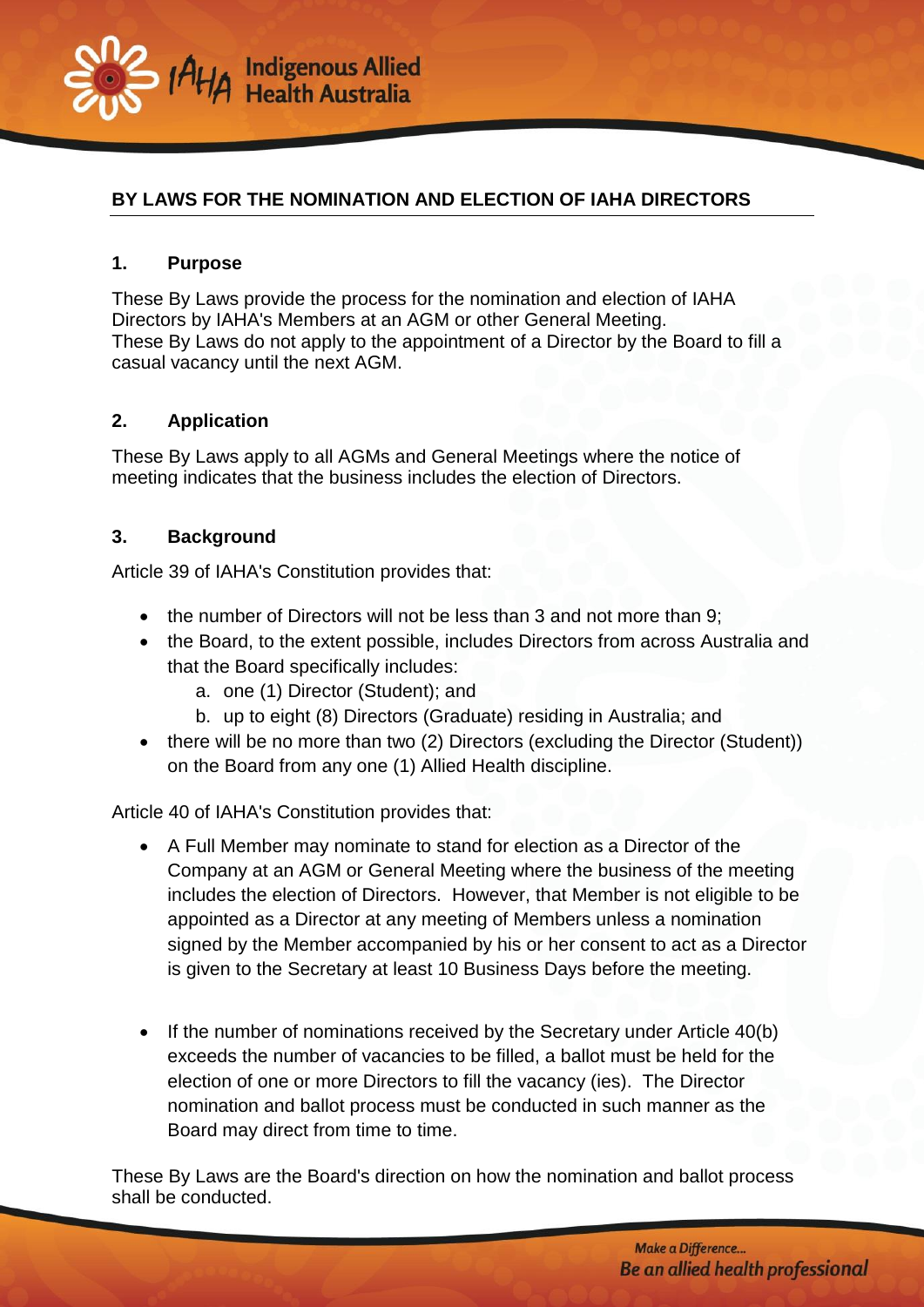# **4. Definitions**

**AGM** means the annual general meeting of the Company as required by the Corporations Act.

**Associate Member** means a person or organisation referred to in Articles 7(c) and 7(d).

**Attending Member** means, in relation to a meeting of Members, a Member attending the meeting (including through the use of technology), in person or by proxy, by attorney or, where the Member is a body corporate, by Corporate Representative.

**Business Day** means a day except a Saturday, Sunday or public holiday in the state or territory in which the Company is taken to be registered for the purposes of the Corporations Act.

**Corporate Representative** means a person authorised in accordance with the Corporations Act (or a corresponding previous law) by a Member which is a body corporate to act as its representative at a meeting of Members.

**Director** means a person who is a director of the Company.

**Full Member** means an Indigenous Allied Health graduate (**Graduate Member**) or Indigenous Allied Health student (**Student Member**) referred to in Articles 7(a) and  $7(b)$ .

**General Meeting** means a meeting of Members other than the AGM. **Member** means a person whose name is entered in the Register as a member of the Company.

**Register** means the register of Members kept pursuant to the Corporations Act.

# **5. Eligibility and Nomination**

## **Eligibility to stand for election as a Director:**

To be eligible to stand for election as a Director and be appointed as a Director at any meeting of Members where the notice of meeting indicates business relating to the election of Directors, a person must:

- be a Full Member (Graduate or Student) in accordance with Article 9(c)(v) and must have their name entered in the Register of Members in accordance with Article 9(a)) and 11(b);
- have given a nomination signed by the Member, accompanied by his or her consent to act as a Director, to the Secretary at least 10 Business Days before the meeting;
- not be bankrupt or an insolvent under administration;
- not be disqualified from:
	- o managing a corporation under the *Corporations Act 2001* (Cth);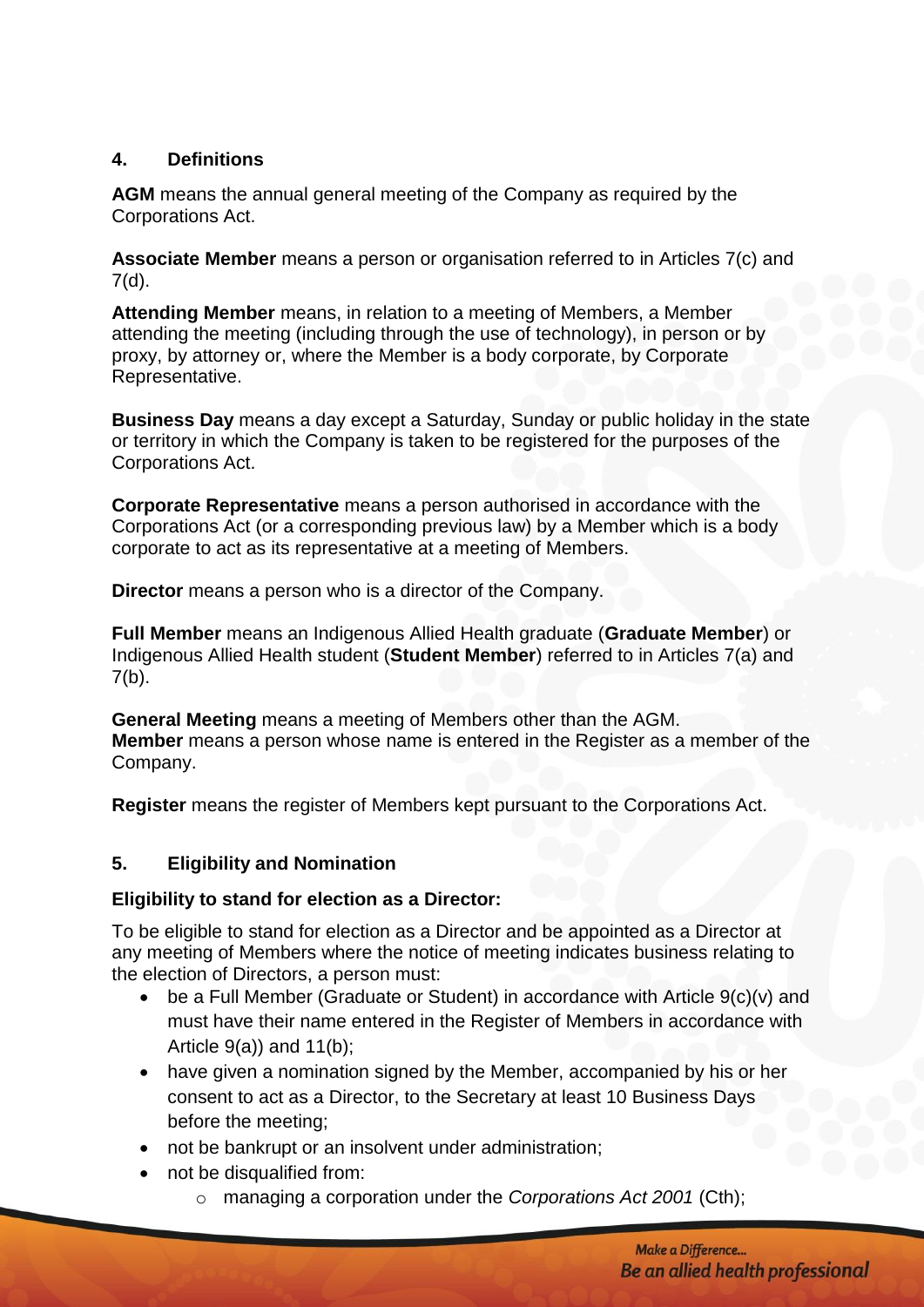- $\circ$  being a responsible person by the ACNC Commissioner, within the previous 12 months; or
- o managing an Indigenous corporation under the *Corporations (Aboriginal and Torres Strait Islander) Act 2006* (Cth).

*Note: Prior to accepting a nomination to be a Director, IAHA will search:*

- *ASIC's Banned and Disqualified Register;*
- *ACNC's Register of Disqualified Persons; and*
- *the Office of the Registrar of Indigenous Corporations Register of Disqualified Officers.*

*ACNC's Governance Standard 4 requires IAHA to take reasonable steps to be satisfied that its [responsible persons](http://www.acnc.gov.au/ACNC/Pblctns/Factsheets/ACNC/FTS/FS_RespPers.aspx) (that is, its board members) are not disqualified from managing corporations. If IAHA is not satisfied, it must not appoint the person.* 

## **Election Notice:**

The Secretary shall circulate a notice to IAHA Members indicating any and all Director vacancies at least 6 weeks prior to the AGM or General Meeting where the business of the meeting includes the election of Directors (Election Notice). A vacancy exists where a Director has retired (for example, in accordance with Article 42(c)) or otherwise ceases to be a director (in accordance with Article 43, 44(a) or the Corporations Act).

## **Director Nominations:**

An eligible Full Member may nominate for the role of Director by providing a nomination signed by the Member to the Secretary at any time after the Election Notice has been issued and at least 10 Business Days before the meeting. The nomination form must include the candidate's:

- consent to act as a Director; and
- [declaration confirming that:](http://www.acnc.gov.au/ACNC/Manage/Governance/GovStds_4/ACNC/Edu/Disq_Resp.aspx)
	- o [They](http://www.acnc.gov.au/ACNC/Manage/Governance/GovStds_4/ACNC/Edu/Disq_Resp.aspx) are not disqualified to act as a director or responsible person of a corporation or company; and
	- o they understand what it means to be disqualified.

## **Written statement of candidates:**

A person nominating as a Director is encouraged (but not required) to provide a written statement, presenting his or her case to Members for election to the position of Director.

This statement may be provided to the Secretary along with the candidate's nomination or at any time following that nomination but prior to 10 Business Days before the meeting. Upon receipt of a statement from an eligible candidate, the Secretary will arrange for the statement to be promptly posted on the Members-only section of the IAHA website for Members to be able to access prior to voting at the Director election. The statement will not be posted if it contains any defamatory content or other content deemed inappropriate by the Secretary.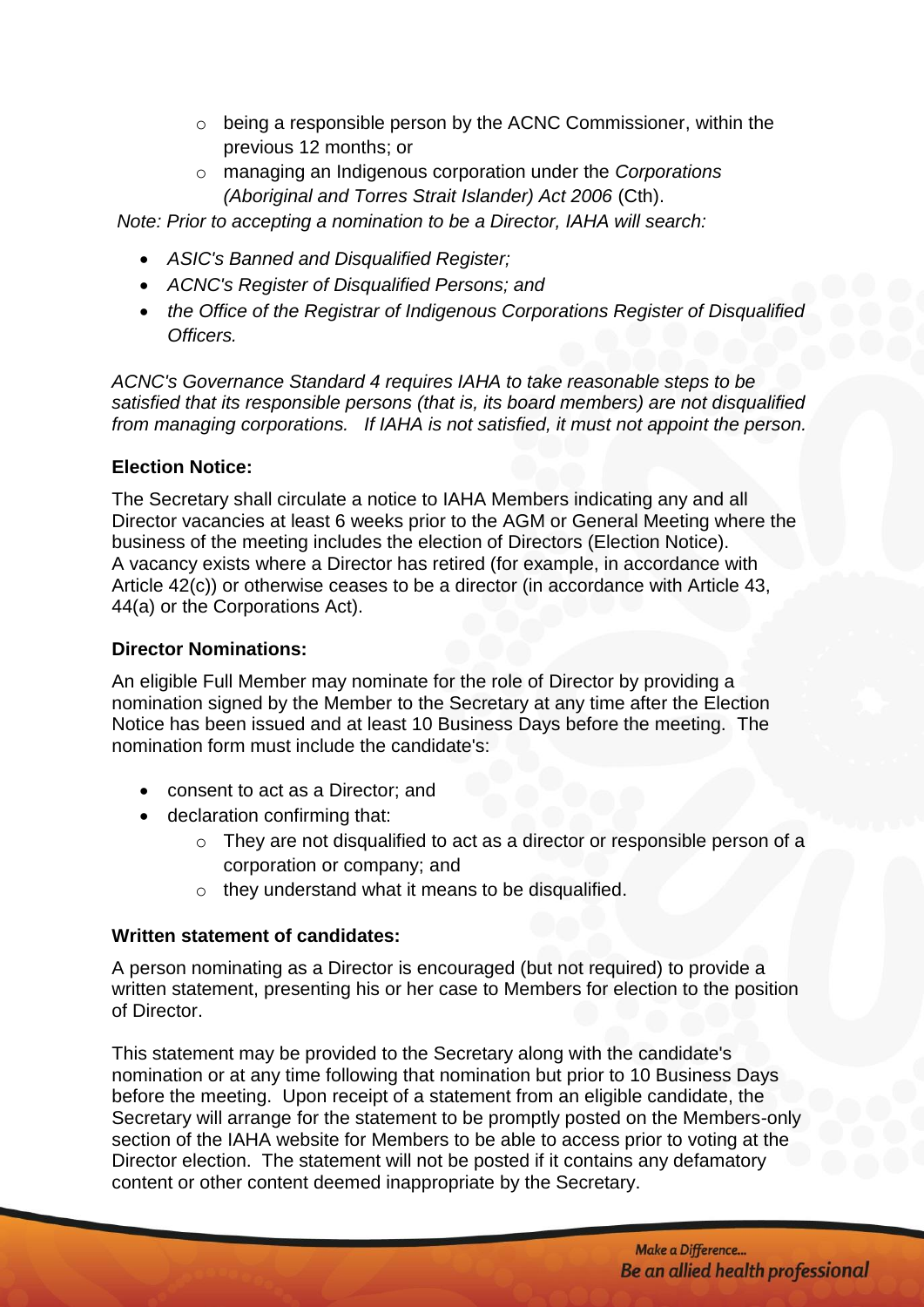The statement may include (but is not limited to):

- the nominee's qualifications, skills and expertise;
- an explanation of the nominee's understanding of IAHA's objects, stakeholders and operating environment;
- an explanation of the nominee's vision and priorities for IAHA;
- an explanation of the nominee's communication and interpersonal skills and how the nominee would propose to add value to the Board and function effectively as part of a team; and
- an explanation of how the nominee views the governance role of the Board as distinct from the management function of the executive.

Director rotation and tenure is in accordance with Article 42

### **6. Elections**

### **Requirement for a ballot process:**

Article 40 provides that if the number of nominations for Director received by the Secretary under Article 40(b) exceeds the number of vacancies to be filled, a ballot must be held for the election of one or more Directors to fill the vacancy (ies).

If there are fewer (or the same number of) nominations than vacancies, then the election of each candidate will be put to the vote under Article 30, as a separate resolution for each candidate.

The following rules apply to the conduct of a ballot:

## **Returning Officer to conduct election:**

The Chair of the meeting is to appoint an independent Returning Officer to conduct the Director ballot.

The Returning Officer is to appoint two scrutineers to assist with the tally of votes. In the case of any dispute as to the conduct or scrutiny of the ballot, the decision of the Returning Officer shall be final.

## **Ballot papers:**

All Attending Members shall, prior to attending the meeting and on confirmation of their voting eligibility, be given pre-printed ballot papers validated with a distinguishing mark which they must use to cast a vote at the election of Directors.

Each ballot paper shall contain the names of those candidates that have formally nominated for the position in accordance with Article 40(b).

The ballot papers shall be prepared by the Secretary and are to:

- show the position(s) being contested;
- show the names of the candidates contesting each position (in the order drawn by lot);
- distinguish names from each other where a similarity in the names of two or more candidates is likely to cause confusion;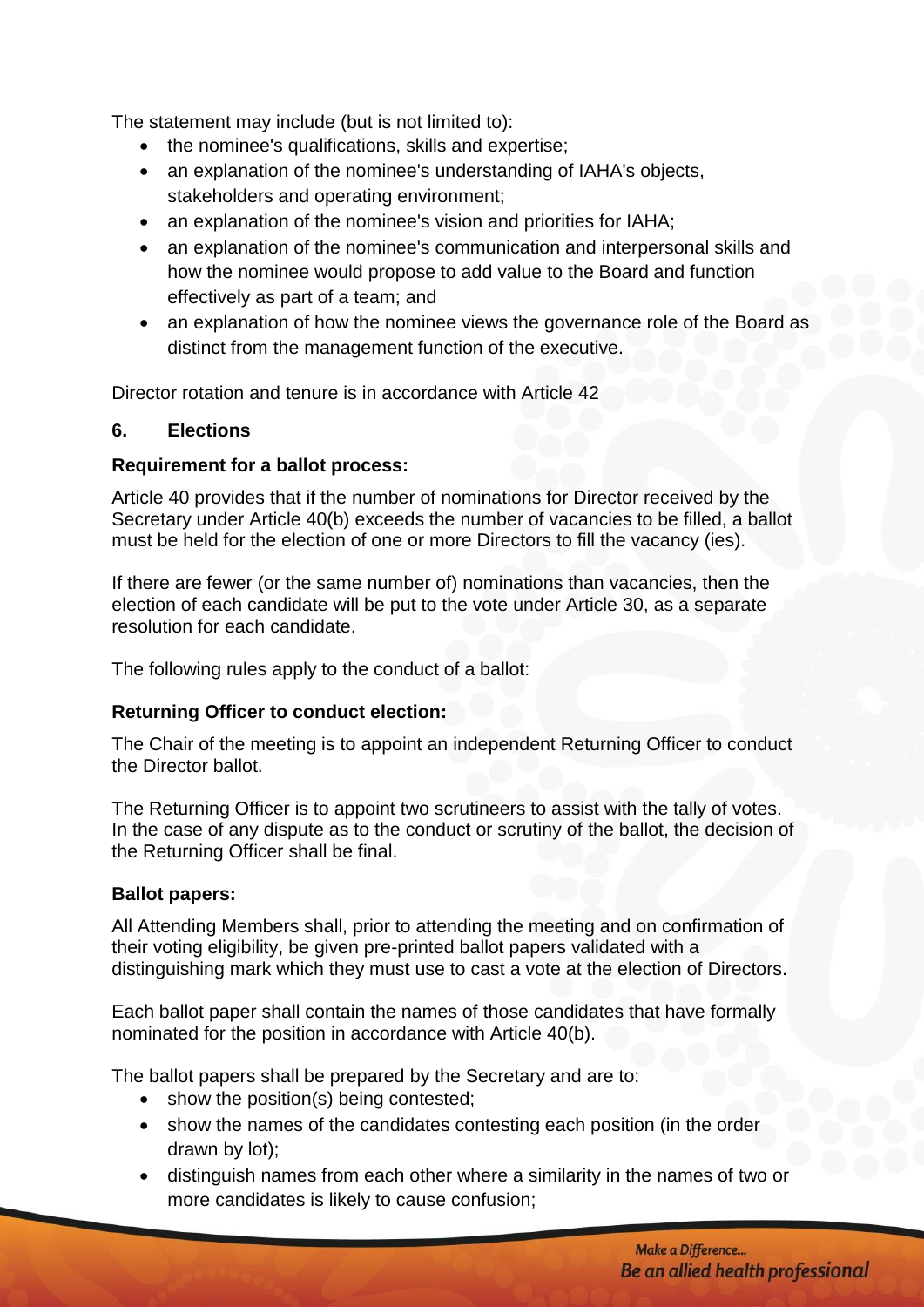- give the candidates preferred use of name where possible. For example, candidate may prefer Bill for William or Jim for James but nicknames are not acceptable; and
- $\bullet$  provide clear and concise direction as to the manner in which the vote is to be recorded.

### **Candidates may address meeting:**

Each candidate may address the meeting for up to five (5) minutes prior to the ballot. The Returning Officer shall determine by lot the order in which the candidates for each position will be heard by the meeting. No other candidate shall be present while a candidate is being heard.

### **Preferential ballot system to apply:**

The ballots for the available number of Director (Graduate) positions and the one (1) Director (Student) position will be separately conducted.

The ballots will be conducted as a "secret ballot" using a "preferential voting system", where each Member voting indicates the order of preference for candidates by placing "1" next to their first choice, "2" next to their second choice, and so on. Where the outcomes of an election would result in more than two (2) Directors on the Board from any one (1) Allied Health discipline, the following process applies:

- only two (2) Director (Graduates) on the Board may be from any one (1) Allied Health discipline; and
- the Director(s) to be appointed from the election (if any) are those first elected under the preferential voting system.

The Director (Student) is exempt from the allied health discipline quota.

#### **Informal voting:**

Ballot papers that:

- do not allocate a number to all listed candidates (although a voter may choose to not allocate a number to one candidate, in which case that candidate is treated as the voter's last preference); or
- are marked so as to be indistinguishable as to the intent of the vote,
- will be deemed informal and will not be included in the voting tally. The decision of the Returning Officer as to informal votes shall be final.

#### **Tallying votes:**

Once all votes are cast, the Returning Officer (and the two selected scrutineers) shall tally the formal votes as follows: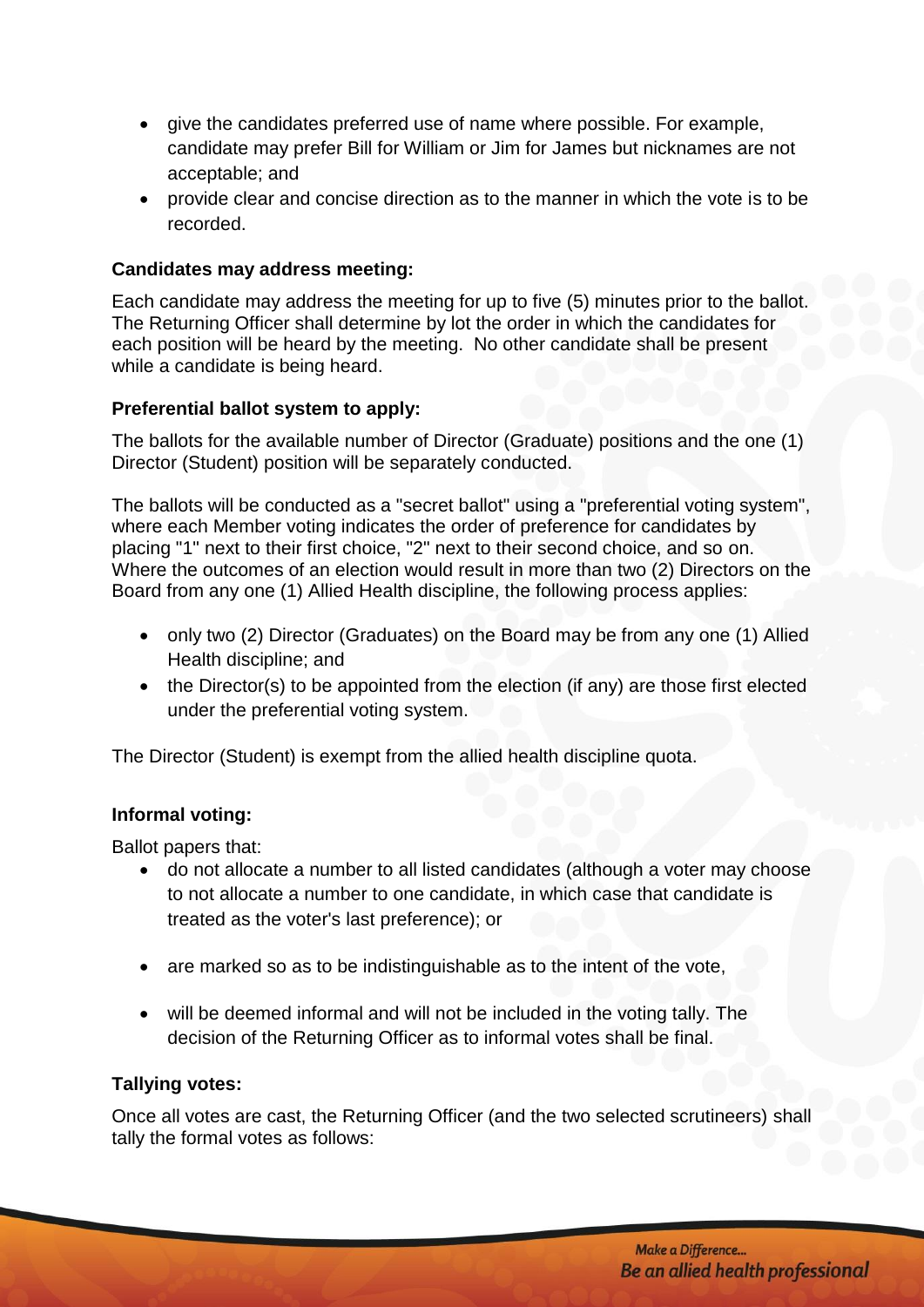# *Where only 1 candidate is to be elected:*

Where only one candidate is to be elected, the formal votes will be counted as follows:

- an absolute majority is  $50\% + 1$  of the total formal votes cast;
- the formal votes are counted according to the first preferences given by voters (primary vote);
- a candidate that receives an absolute majority of the primary vote is elected;
- if no candidate receives an absolute majority of the primary vote, then subsequent preferences are distributed as follows:
	- o the candidate who receives the smallest number of first preferences is eliminated from the count;
	- o the votes initially received by the eliminated candidate are allocated to the remaining candidates accord to the second preference of those who gave their first preference to the now eliminated candidate - this number is now added to the number of first preferences obtained by the remaining candidates;
	- $\circ$  if as a result, a remaining candidate now has an absolute majority that person is elected;
	- $\circ$  if not, the same process is applied in respect of the candidate who has the smallest aggregate of the primary vote plus allocated preferences, and so on, until a candidate has an absolute majority.

# *Where 2 or more candidates are to be elected:*

Where 2 or more candidates are to be elected, the formal votes will be counted as follows:

- an absolute majority is 50% + 1 of the total formal votes cast;
- the formal votes are counted according to the first preferences given by voters (primary vote);
- a candidate that receives an absolute majority of the primary vote is elected;
- if no candidate receives an absolute majority of the primary vote, then subsequent preferences are distributed as follows:
	- o the candidate who receives the smallest number of first preferences is eliminated from the count but only for the purposes of the immediate count and this candidate is not excluded from the contest;
	- $\circ$  the votes initially received by the eliminated candidate are allocated to the remaining candidates accord to the second preference of those who gave their first preference to the now eliminated candidate - this number is now added to the number of first preferences obtained by the remaining candidates;
	- o if as a result, a remaining candidate now has an absolute majority that person is elected;